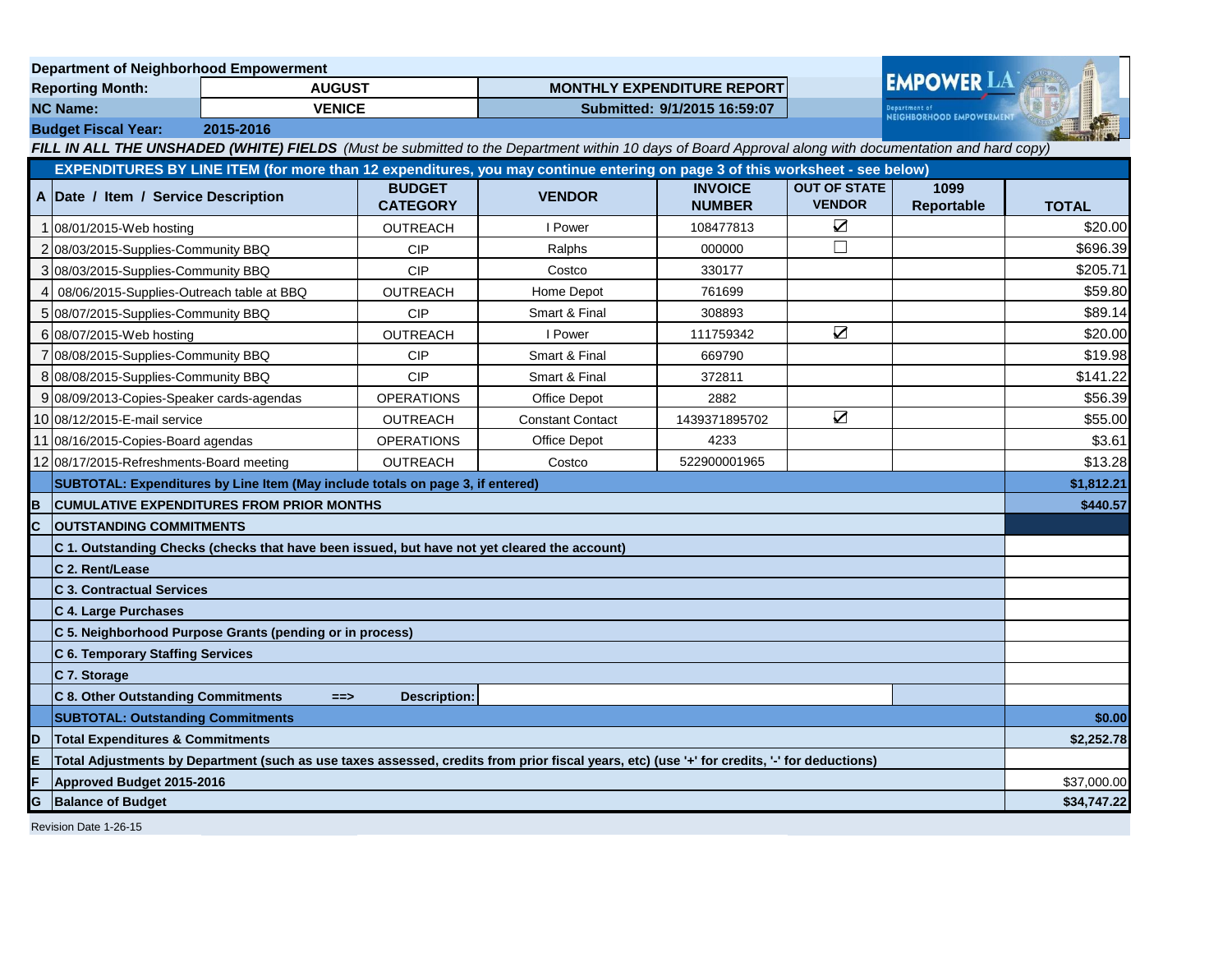| <b>Reporting Month:</b> | <b>AUGUST</b> |
|-------------------------|---------------|
| <b>NC Name:</b>         | <b>VENICE</b> |

| <b>MONTHLY CASH RECONCILIATION</b>                               |            |                                                                                |            |                                              |  |  |  |
|------------------------------------------------------------------|------------|--------------------------------------------------------------------------------|------------|----------------------------------------------|--|--|--|
| <b>Beginning Balance</b><br><b>Funds Deposited</b><br>(A)<br>(B) |            | <b>Cash Spent this Month</b><br><b>Total Available</b><br>$(C) = (A+B)$<br>(D) |            | Remaining<br><b>Balance</b><br>$(E) = C - D$ |  |  |  |
| \$1,770.18                                                       | \$7,479.82 | \$9,250.00                                                                     | \$1,812.21 | \$7,437.79                                   |  |  |  |

| <b>MONTHLY BUDGETARY ANALYSIS</b> |                                        |                              |                                      |                                                  |                                                                        |  |  |
|-----------------------------------|----------------------------------------|------------------------------|--------------------------------------|--------------------------------------------------|------------------------------------------------------------------------|--|--|
| <b>Category Identifier</b>        | <b>Budget Category</b>                 | <b>Adopted Budget</b><br>(A) | <b>Total Spent this Month</b><br>(B) | <b>Total Spent in</b><br><b>Prior Months (C)</b> | <b>Unspent</b><br><b>Budget</b><br><b>Balance</b><br>$(D) = A - B - C$ |  |  |
| 100                               | <b>Operations</b>                      | \$2,675.00                   | \$291.69                             | \$5.75                                           | \$2,377.56                                                             |  |  |
| 200                               | <b>Outreach</b>                        | \$6,825.00                   | \$168.08                             | \$75.00                                          | \$6,581.92                                                             |  |  |
| 300                               | <b>Community</b><br><b>Improvement</b> | \$19,500.00                  | \$1,352.44                           | \$359.82                                         | \$17,787.74                                                            |  |  |
| 400                               | <b>NPG</b>                             |                              | \$0.00                               |                                                  | \$0.00                                                                 |  |  |
| 500                               | <b>Elections</b>                       | \$8,000.00                   | \$0.00                               |                                                  | \$8,000.00                                                             |  |  |
| 900                               | <b>Unallocated</b>                     |                              | \$0.00                               |                                                  | \$0.00                                                                 |  |  |
|                                   | <b>TOTAL</b>                           | \$37,000.00                  | \$1,812.21                           | \$440.57                                         | \$34,747.22                                                            |  |  |

## **NEIGHBORHOOD COUNCIL DECLARATION**

**We, the Treasurer and Signer of the above indicated Council, declare that the information presented on this form is accurate and complete, and will furnish additional documentation to the Department of Neighborhood Empowerment upon request.**

| <b>Treasurer Signature</b>    |  | <b>Signer's Signature</b> |  |  |  |  |
|-------------------------------|--|---------------------------|--|--|--|--|
| <b>Print Name</b>             |  | <b>Print Name</b>         |  |  |  |  |
| <b>Date</b>                   |  | <b>Date</b>               |  |  |  |  |
| <b>NC Additional Comments</b> |  |                           |  |  |  |  |
| Revision Date 1-26-15         |  |                           |  |  |  |  |